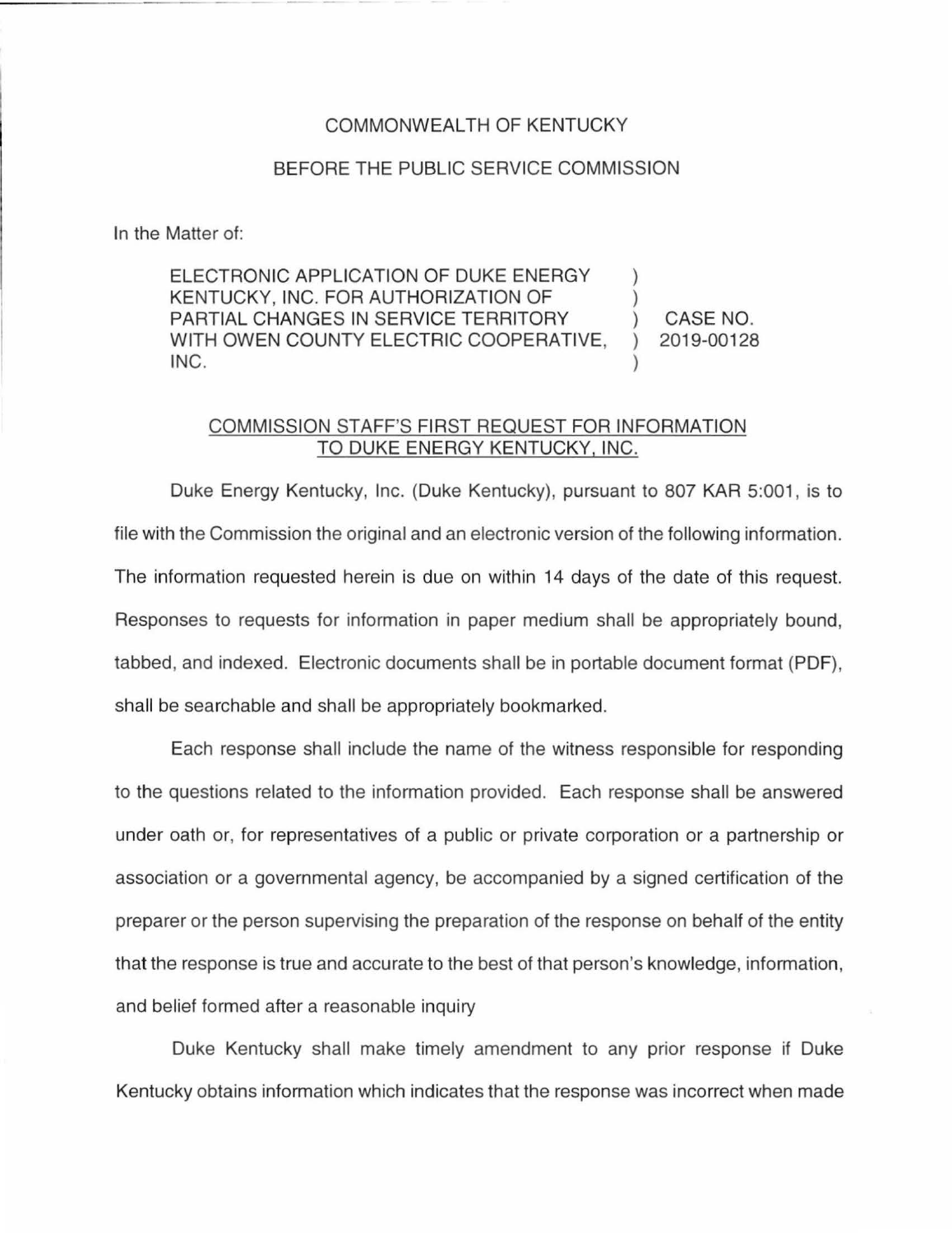or, though correct when made, is now incorrect in any material respect. For any request to which Duke Kentucky fails or refuses to furnish all or part of the requested information, Duke Kentucky shall provide a written explanation of the specific grounds for its failure to completely and precisely respond.

Careful attention shall be given to copied material to ensure that it is legible. When the requested information has been previously provided in this proceeding in the requested format, reference may be made to the specific location of that information in responding to this request. When applicable, the requested information shall be separately provided for total company operations and jurisdictional operations. When filing a paper containing personal information, Duke Kentucky shall, in accordance with 807 KAR 5:001, Section 4(10), encrypt or redact the paper so that personal information cannot be read.

1. Refer to the application, Exhibit 1, pages 1 and 2 of 2. Explain how the response in Section 8, page 1 of 2, that no retail customer will change electric supplier, comports with the listing of Maxwell Kincart as a customer changing electric suppliers on page 2 of 2.

2. Explain whether the customer is or has been made aware of the proposed change in service provider, aware of any differences in rates and bill amounts, and has formally provided an agreement to the change.

3. Refer to the Duke Kentucky letter dated February 6, 2019. Provide a copy of the engineering/cost study produced to serve the new garage/pole barn that prompted Duke Kentucky to request Owen County Electric Cooperative (Owen Electric) to serve both the new structure and the residence located at 6105 Elwood Avenue.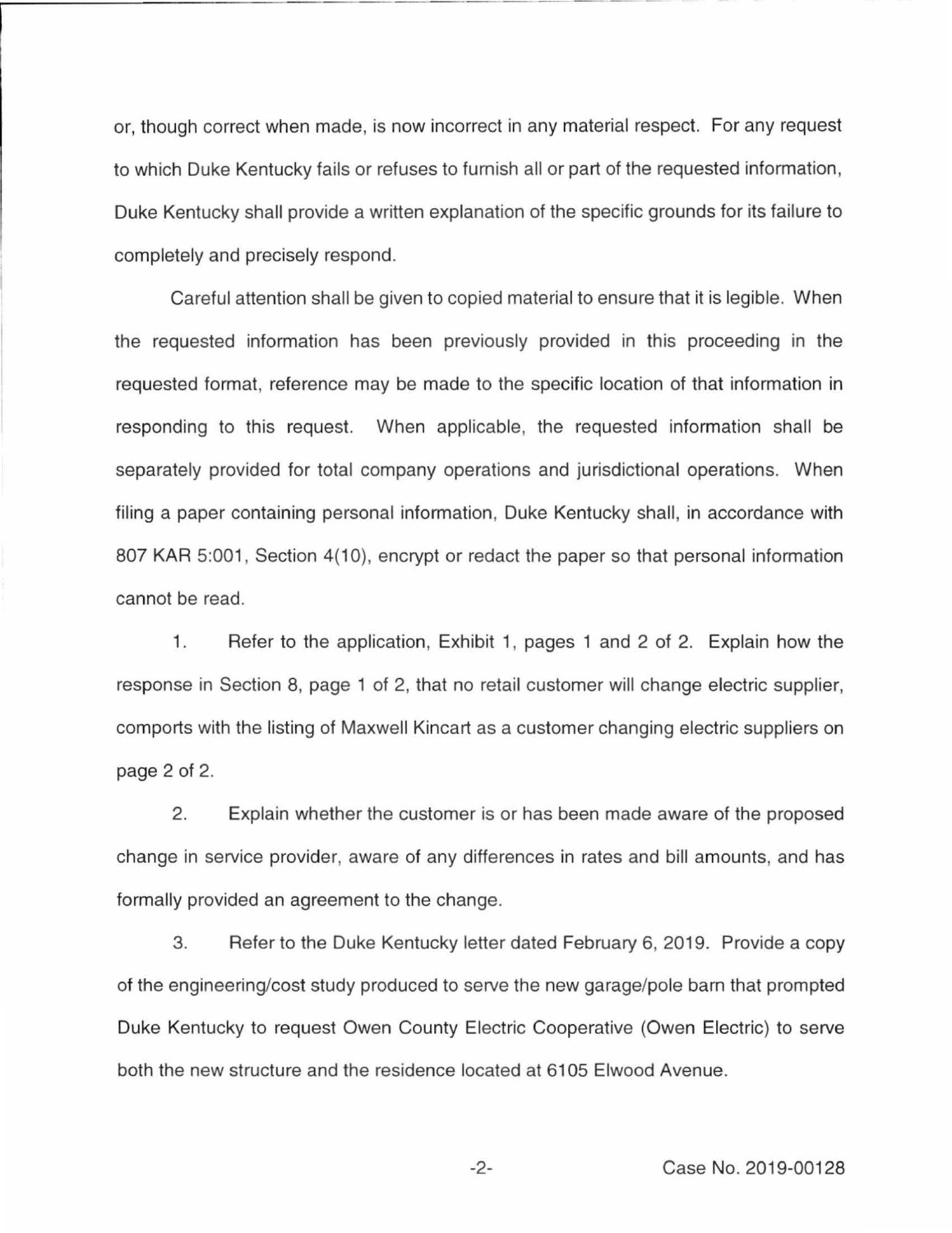4. Refer to the Map and Duke Kentucky letter dated February 6, 2019, in the application, Exhibit 1. The letter states that Duke Kentucky approves a service boundary change for the new pole barn near the rear of parcel 038.09.015.00. Page 2 of the application at Section 4 states that the requested boundary change is for a lot where the owner is constructing a garage behind his residence. Explain whether the requested boundary change is for Owen Electric to serve the garage/pole barn only or both the new structure and residence together.

5. Provide utility signed and dated copies of the quadrant (Key) map. The quadrant map is typically a copy of a 1 :24,000 United States Geological Survey Topographic Map, also known as a 7.5 minute quadrangle or quad, showing the most recent electric service boundaries. Place the proposed alterations to the existing boundaries onto this map. If the proposed boundary covers a very small area then a point and arrow with the text "PSC Case Number 2019-00128" is appropriate.

6. Provide utility signed and dated copies of the site (Plat) map showing the proposed territorial boundary. Include coordinates accurate to within 3 meters for at least four points on the territorial line and provide the coordinate system used.

wen R. Pinson **Executive Director** Public Service Commission P.O. Box 615 Frankfort, KY 40602

## DATED **MAY 1 0 2019** ---------

cc: Parties of Record